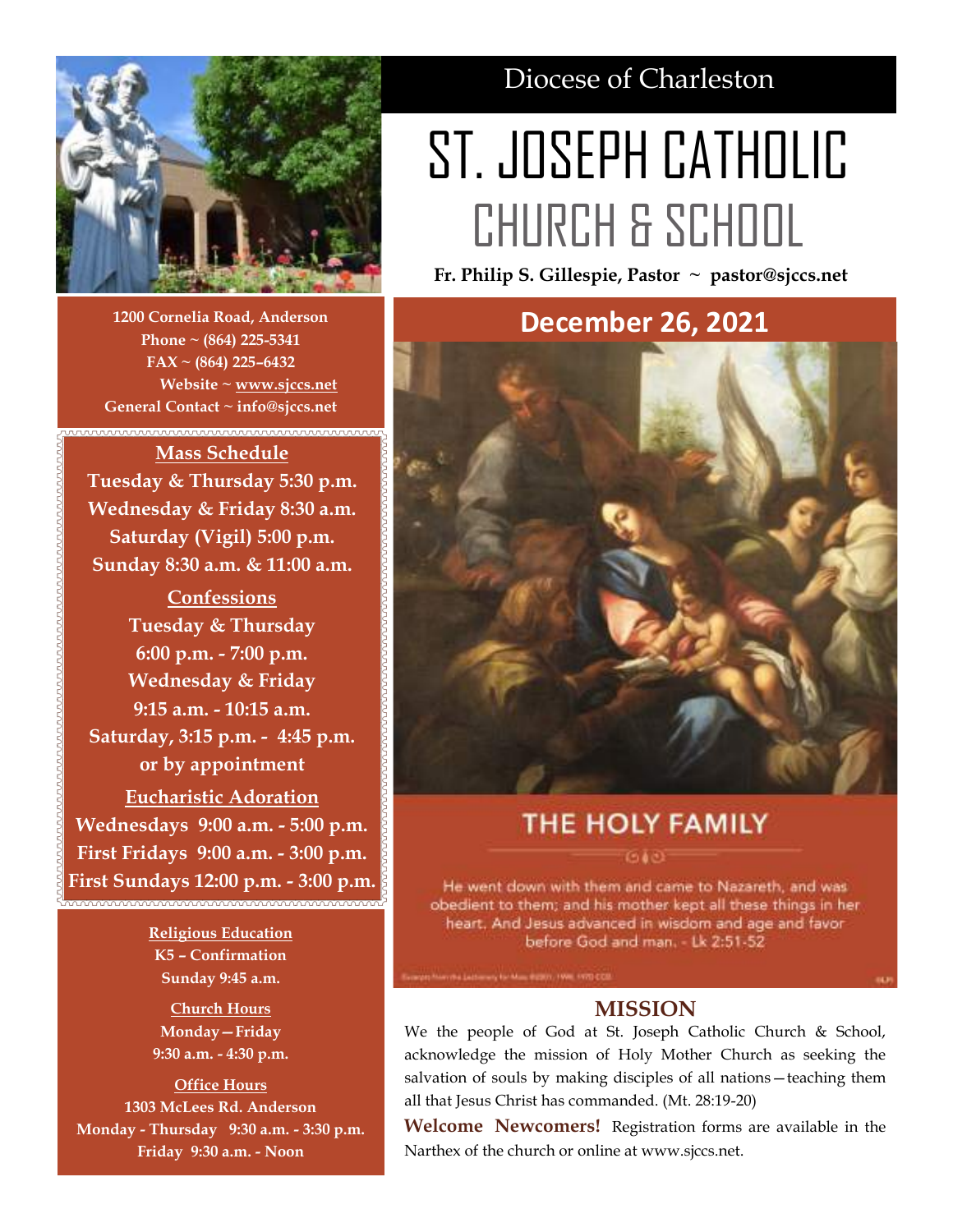| <b>Church Staff</b>                                                                                                                                                                                                                                                                                                                                                                                                                                                                                                                                                                                                                                                                           | <b>Mass Intentions</b>                                                                                                                                                                                                                                                                                                                                                                                                                                                                                                                                                                                                                                                                 |
|-----------------------------------------------------------------------------------------------------------------------------------------------------------------------------------------------------------------------------------------------------------------------------------------------------------------------------------------------------------------------------------------------------------------------------------------------------------------------------------------------------------------------------------------------------------------------------------------------------------------------------------------------------------------------------------------------|----------------------------------------------------------------------------------------------------------------------------------------------------------------------------------------------------------------------------------------------------------------------------------------------------------------------------------------------------------------------------------------------------------------------------------------------------------------------------------------------------------------------------------------------------------------------------------------------------------------------------------------------------------------------------------------|
| Fr. Philip S. Gillespie, Pastor<br>pastor@sjccs.net<br><b>Salvatore L. Cancello, Deacon</b><br>sal.cancello@sjccs.net<br><b>Chet Johns, Deacon</b><br>chet.johns@sjccs.net<br>Linda McCormick, Office Admin.<br>linda.mccormick@sjccs.net<br><b>Denise A. Thompson, Secretary</b><br>denise.thompson@sjccs.net<br>Jan Heithaus, Religious Education<br>jan.heithaus@sjccs.net<br>Jerrad Fenske, Music Director<br>jerrad.fenske@sjccs.net<br><b>School Staff</b><br>Haymée Giuliani, Principal<br>haymee.giuliani@sjccs.net<br><b>Velia Perez, Accounting</b><br>velia.perez@sjccs.net<br>Kathy Massey, Admin. Assistant<br>kathy.massey@sjccs.net<br>Church & School Fax $\sim$ 864-225-6432 | 12/26 SUNDAY - Holy Family of Jesus, Mary & Joseph<br>5:00PM People of the Parish<br>8:30AM +Delrose Trutwin rb Francis Trutwin<br>11:00AM Intentions of the Seiler Family<br>Sir 3:2-6, 12-14/Col 3:12-21/Lk 2:41-52<br>12/27 MONDAY - St. John, The Apostle<br><b>No Mass</b><br>1 Jn 1:1-4/Jn 20:1a, 2-8<br>12/28 TUESDAY - The Holy Innocents, Martyrs<br>5:30PM Nebiolo Family rb Dina Selice<br>1 Jn 1:5-2:2/Mt 2:13-18<br>12/29 WEDNESDAY - St. Thomas Becket, Bishop & Martyr<br>8:30AM + Tricia Trutwin rb the Davis Family<br>1 Jn 2:3-11/Lk 2:22-35<br>12/30 THURSDAY - Sixth Day in the Octave of the Nativity of the Lord<br>5:30PM +John Stein rb Ester Stein and Family |
| \$10,500.00<br><b>Church Weekly Budget Income</b>                                                                                                                                                                                                                                                                                                                                                                                                                                                                                                                                                                                                                                             | 1 Jn 2:12-17/Lk 2:36-40<br>12/31 FRIDAY - St. Sylvester I, Pope<br>8:30AM +Fr. Ernest Hepner rb the Parish                                                                                                                                                                                                                                                                                                                                                                                                                                                                                                                                                                             |
| <b>Weekly Collection of December 19, 2021 and</b><br><b>Second Collection of December 19, 2021:</b><br><b>SOS (School Support)</b><br><b>Unavailable at Time of Publication/Early Bulletin Printer</b>                                                                                                                                                                                                                                                                                                                                                                                                                                                                                        | $1$ Jn $2:18-21/Jn$ 1:1-18<br>01/01 SATURDAY - Solemnity of Mary, the Holy Mother of God<br><b>5:30PM Priest's Intentions</b> (Friday Vigil for Holy Day)<br>8:30AM Priest's Intentions (Holy Day)<br>Nm 6:22-27/Ps 67:2-3, 5, 6, 8/Gal 4:4-7/Lk 2:16-21<br>01/02 SUNDAY - The Epiphany of the Lord                                                                                                                                                                                                                                                                                                                                                                                    |
| <b>Deadline for Holiday</b><br><b>This Week's Second Collection Envelope Collection:</b><br>12/24-12/25 Christmas Offering<br>12/25-12/26 Parish Charity                                                                                                                                                                                                                                                                                                                                                                                                                                                                                                                                      | 5:00PM +Delrose Trutwin rb Francis Trutwin<br><b>8:30AM Persecuted People in China</b><br>11:00AM People of the Parish<br>Is 60:1-6/Eph 3:2-3a, 5-6/Mt 2:1-12<br><b>Sacrament of Anointing of the Sick</b>                                                                                                                                                                                                                                                                                                                                                                                                                                                                             |
| <b>Next Week's Second Envelope Collection:</b><br>01/01 Solemnity of Mary, The Holy Mother of God<br><b>WeShare Online Collection for November 2021:</b><br><b>Parish School Support</b><br>\$<br>530.00<br><b>All Saints</b><br>40.00<br>\$<br>\$<br>65.00<br><b>All Souls</b><br>\$<br>200.00<br><b>Christmas</b><br><b>Guatemalan Mission</b><br>\$<br>160.00<br>995.00                                                                                                                                                                                                                                                                                                                    | If you are ill or about to be hospitalized for surgery<br>and wish to receive the Sacrament of Anointing of the<br>Sick, please call the parish office to make an<br>appointment before hospitalization. In the event of an<br>emergency, please call the parish office.<br><b>Pray for the Sick</b>                                                                                                                                                                                                                                                                                                                                                                                   |
| Thank you for your support & generosity!                                                                                                                                                                                                                                                                                                                                                                                                                                                                                                                                                                                                                                                      | December 26: Chay Ching, Will Diedrick, Alison<br>Henderson, Annette Marino, Anna Marie Melanaski,<br>Martha Petr, Ann Marie Pometto, Elaine Sharkey,<br>Diann Sweeney, and Bob Williams.                                                                                                                                                                                                                                                                                                                                                                                                                                                                                              |
| Look for the GIVING button on our website:<br>www.sjccs.net. Click on GIVING and follow the link to<br>our parish "WeShare" page for regular contributions,<br>second collections, and special event donations!                                                                                                                                                                                                                                                                                                                                                                                                                                                                               | December 19: Joe Bonacci, Dot Bismack, Joe<br>Graziano, John Grubel, Michael Heath, Ann Johns, Pat<br>Jourdan, Lorenzo Di Portio, Stacey Telezak, and Steven<br>Telezak.<br>December 12: Jay Black, Sherion Black, Marianne<br>Cardenas, George Chastain, Billy Ellison, Frank Lavoy,                                                                                                                                                                                                                                                                                                                                                                                                  |
| REMEMBER: FR. GILLESPIE WILL NEVER SOLICIT<br>FUNDS THROUGH EMAILS, TEXTS, OR VOICEMAIL.<br>PLEASE DO NOT RESPOND TO ANYTHING LIKE THIS<br>UNLESS YOU SPEAK WITH FR. GILLESPIE DIRECTLY.                                                                                                                                                                                                                                                                                                                                                                                                                                                                                                      | and Delores Richey.<br>Names will remain on prayer list for 3 weeks. To add a<br>name or to maintain a name contact the parish office.                                                                                                                                                                                                                                                                                                                                                                                                                                                                                                                                                 |
| <b>Bulletin Deadlines</b>                                                                                                                                                                                                                                                                                                                                                                                                                                                                                                                                                                                                                                                                     | Please pray for the:                                                                                                                                                                                                                                                                                                                                                                                                                                                                                                                                                                                                                                                                   |
| 01/16/2022<br>01/30/2022<br>01/23/2022<br><b>Materials</b><br><b>Materials</b><br><b>Materials</b><br>due 01/09<br>due $01/16$<br>due 01/02                                                                                                                                                                                                                                                                                                                                                                                                                                                                                                                                                   | <b>Holy Souls in Purgatory</b><br>May the faithful departed be aided by our prayers.<br>Eternal rest grant unto them, O Lord; and let perpetual<br>light shine upon them. May they rest in peace. Amen.                                                                                                                                                                                                                                                                                                                                                                                                                                                                                |
| Please submit all announcements in an editable Word or Publisher document.<br>Remember to include: Who, What, Where, Why, When.<br>E-Mail announcements to weekly.bulletin@sjccs.net                                                                                                                                                                                                                                                                                                                                                                                                                                                                                                          | <b>162 Praying Days to Pentecost!</b><br><b>Come Holy Spirit!</b>                                                                                                                                                                                                                                                                                                                                                                                                                                                                                                                                                                                                                      |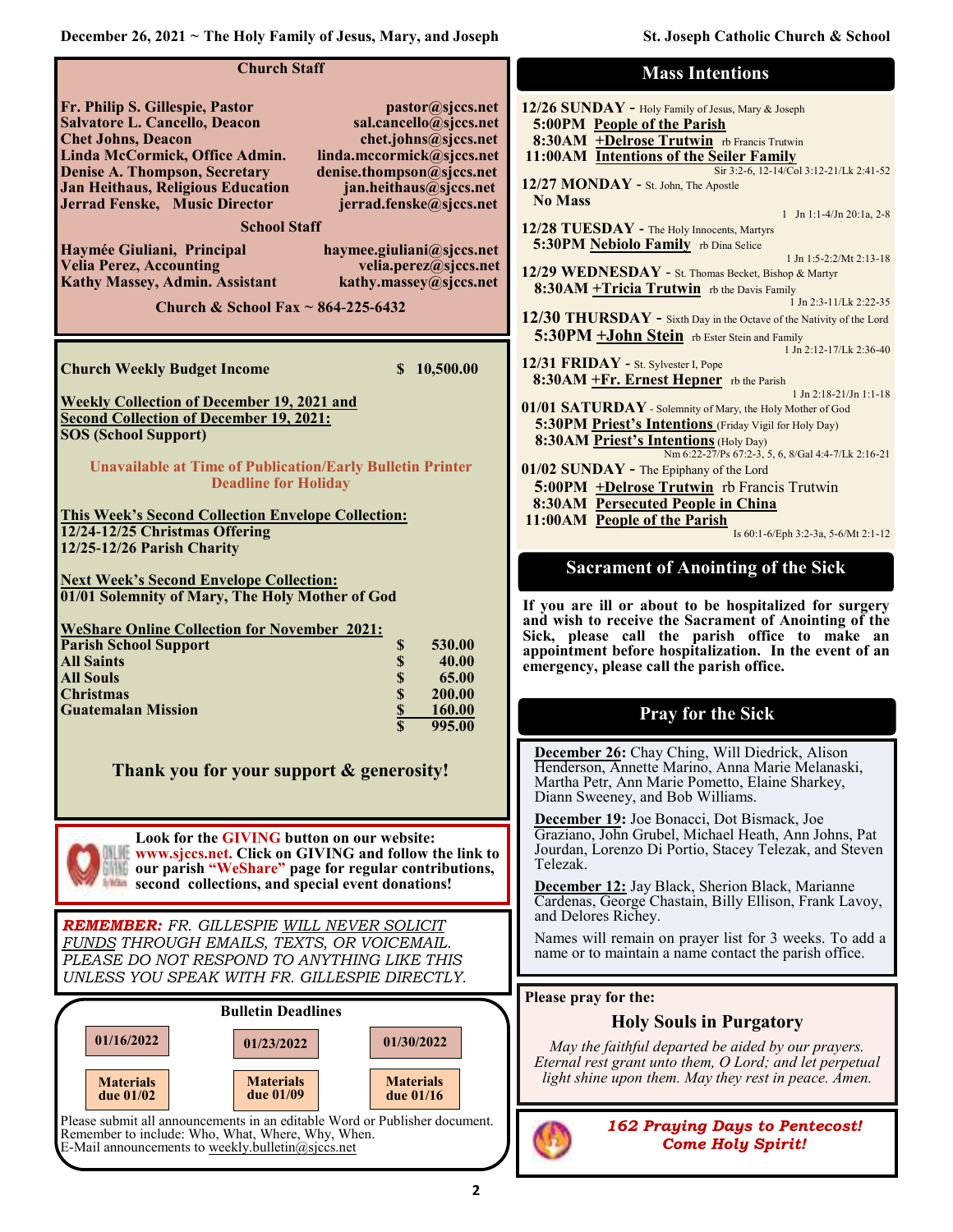

Kyle Clement returns to St. Joseph Catholic Church to present a 5 Day Parish Mission on living our Catholic faith. 9 Unique Presentations.

Mr. Clement instructs the lay faithful with practical information on different aspects of Christian life. He is an acclaimed speaker for Liber Christo.

# Join Us For This Inspiring and Informative Event.

# **MISSION SCHEDULE**

| Jan 10 Mon | 9:30 - 11:00 AM   | <b>Topic: What is Catholic Identity</b>                                                   |
|------------|-------------------|-------------------------------------------------------------------------------------------|
|            | 7:00 - 8:30 PM    | <b>Topic: Domestic Church</b>                                                             |
| Jan 11 Tue | $9:30 - 11:00$ AM | Topic: Tools of the Trade - Prayer                                                        |
|            | 5:30 PM           | <b>Evening Mass</b>                                                                       |
|            | 6:00 - 7:00 PM    | <b>Sacrament of Reconciliation</b>                                                        |
|            | 7:00 - 8:30 PM    | <b>Topic: Cleaning Out Your Knapsack</b>                                                  |
| Jan 12 Wed | 8:30 AM           | <b>Morning Mass</b>                                                                       |
|            | $9:15 - 10:15$ AM | <b>Sacrament of Reconciliation</b>                                                        |
|            | $9:30 - 11:00 AM$ | <b>Topic: Balanced Relationship with the Trinity</b>                                      |
|            | 7:00 - 8:30 PM    | <b>Topic: Liturgical Seasons and Natural Seasons</b>                                      |
| Jan 13 Thu | 9:30 - 11:00 AM   | Topic: Sacraments: Reconciliation with God the Father                                     |
|            | 5:30 PM           | <b>Evening Mass</b>                                                                       |
|            | 6:00 -7:00 PM     | <b>Sacrament of Reconciliation</b>                                                        |
|            | 7:00 - 8:30 PM    | <b>Topic: Holy Sacrifice of the Mass</b>                                                  |
| Jan 14 Fri | 8:30 AM           | Morning Mass                                                                              |
|            | $9:15 - 10:15$ AM | <b>Sacrament of Reconciliation</b>                                                        |
|            | $9:30 - 11:00 AM$ | Topic: Demons Go Where They Are Not Resisted ~<br><b>Angels Go Where They Are Invited</b> |
|            |                   |                                                                                           |

Free Event ~ Donations are gratefully accepted.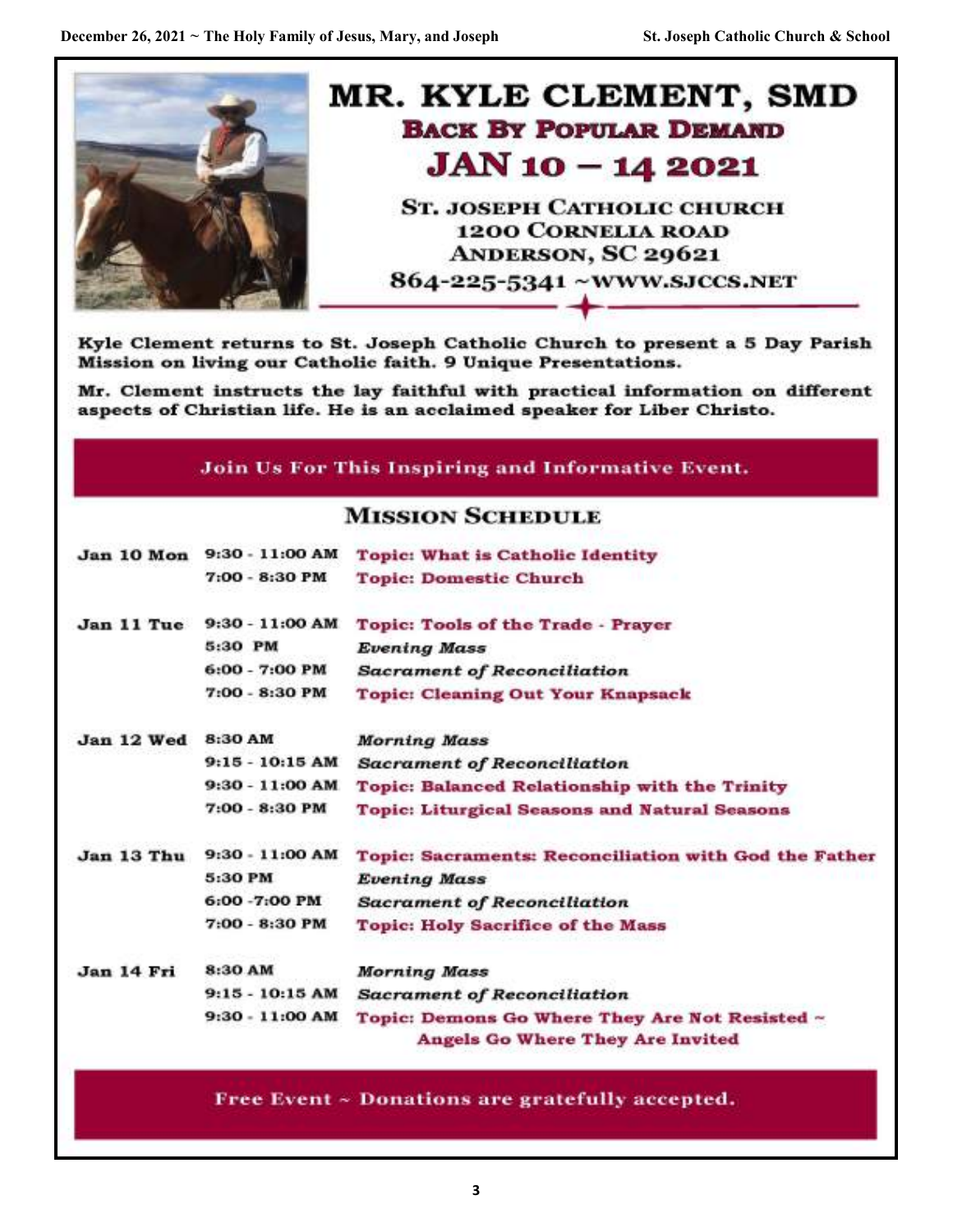| WEEK AT A GLANCE |                    |                                                                                                                                                                                                                                  |
|------------------|--------------------|----------------------------------------------------------------------------------------------------------------------------------------------------------------------------------------------------------------------------------|
| <b>SUN</b>       | <b>DECEMBER 26</b> | $\sim$ Divine Mercy Chaplet $\sim$ 3:00 PM $\sim$ Church<br><b>Join Us every Sunday</b>                                                                                                                                          |
| <b>MON</b>       | <b>DECEMBER 27</b> | $\sim$ Boy Scouts $\sim$ 6:30 PM $\sim$ Hall<br>~ Parish Office Closed                                                                                                                                                           |
| <b>TUE</b>       | <b>DECEMBER 28</b> | $\sim$ Confessions $\sim$ 6:00 PM $\sim$ Church<br>~ Parish Office Closed                                                                                                                                                        |
| <b>WED</b>       | <b>DECEMBER 29</b> | $\sim$ Eucharistic Adoration $\sim$ 9AM to 5 PM (Church)<br>$\sim$ Confessions $\sim$ 9:15 to 10:15 AM (Church)<br>~ 2021 Year End Contributions Due in Office for                                                               |
| <b>THU</b>       | <b>DECEMBER 30</b> | $\sim$ Confessions $\sim$ 6:00 to 7:00 PM $\sim$ Church                                                                                                                                                                          |
| <b>FRI</b>       | <b>DECEMBER 31</b> | ~ Mass ~ 5:30 PM Vigil for Solemnity of Mary,<br>The Holy Mother of God ~ Church<br>$\sim$ No Confessions<br>~ Parish Office Closed                                                                                              |
| <b>SAT</b>       | <b>JANUARY 1</b>   | $\sim$ Mass $\sim$ 8:30 AM Solemnity of Mary,<br>The Holy Mother of God~ Church<br>$\sim$ Confessions $\sim$ 3:15 to 4:45 PM $\sim$ Church                                                                                       |
| <b>SUN</b>       | <b>JANUARY 2</b>   | $\sim$ Religious Education $\sim$ 9:45 AM $\sim$ School<br>$\sim$ First Sunday Adoration $\sim$ 12 to 3 PM $\sim$ Church<br>$\sim$ Divine Mercy Chaplet & Penitential Prayers $\sim$<br>3:00 PM ~ Church ~ Join Us every Sunday! |

**See our Calendar at [www.sjccs.net](http://www.sjccs.net) for a full schedule of weekly and monthly events.**



**FISH FRY & A MOVIE! ~ Friday, January 7**

**Fish Fry Dinner: 6:30 PM - 7:30 PM. Movie and Popcorn: 7:30 PM - 8:00 PM ~ Hall** Bring the whole family. Adults - \$10, kids 5-12 - \$5. Household max - \$35



## **SAVE THE DATE ~ JOSEPH PEARCE RETURNS \*\*\*MARCH 28, 2022 ~ 7:00 PM\*\*\* New Date!**

**To see Mr. Pearce's "Quest for Shakespeare: Revealing His Catholicism" lecture on December 6th visit YouTube and search [Saint Joseph Catholic Church Anderson](#page-4-0)**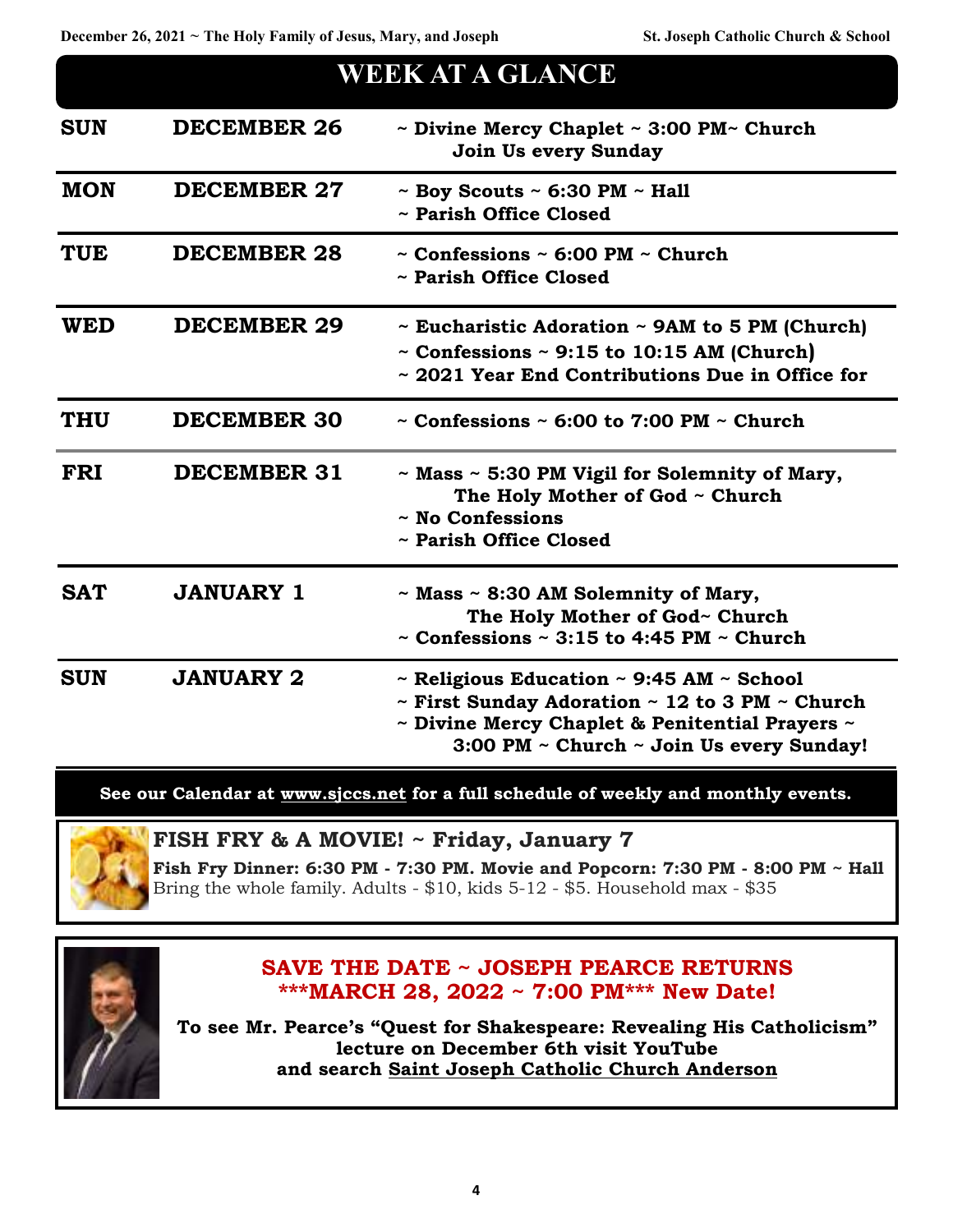#### *Catholic Book Discussion ~ January 2022*

<span id="page-4-0"></span>

*The Miracle of Marcelino* is based on a pious Spanish legend. This short book tells the heartwarming story of an orphan left on a Franciscan monastery doorstep. We have limited copies of the book which we are sharing. At our January gathering we will watch the 1955 movie (dubbed in English) which was a Grand Prize Award winner at the International Cannes Film Festival. Come enjoy the movie (and popcorn!), even if you don't get the chance to read the book!

Come to either group: Thursday, January 6 3 pm

Thursday, January 6 6:30 pm

Where: Shook Center (office)

Contact Jan Heithaus in the parish office for more information.

Faith and Reason Study Group

The Church confirms that the Catholic Faith is grounded in reason, and that the grace of Faith builds on the foundation provided by reason. Come learn more.

Taught by Dr. Murray Daw (Dean's Distinguished Prof of Physics, Clemson). Learn what St. Thomas Aquinas called the "Preamble to the Faith". Ground your own faith.

Regular in-person meetings at St. Joseph's on Tuesdays 6:30-7:30 Jan 18-Apr 12. (Make-up/Zoom sessions on following Thursdays.)

For more information, or to sign up, email daw@clemson.edu or call 864-772-0245. Sign up SOON so you can get the book (\$12).



**Photo above: Golf Tournament Check Presentation** 



**On December 5th, at the 11:00 AM Mass, Tom Morris of the St. Joseph Men's Club presented a check for \$21,356.53 to Fr. Gillespie, Haymee Giuliani, and the children of St. Joseph Catholic School.** 

**The check represents the proceeds from the Men's Club/ Knight's of Columbus Annual Golf Tournament held on October 29, 2021.** 

**This was a record setting Golf Tournament, both in net proceeds raised and in number of teams (24) playing.** 

**Thank you to our parish family for all your support, and thank you to the Men's Club and Knights of Columbus.**



Join our Flock!

Text **SJCC-AND** to 84576 or SIGN UP Online at **st.josephdc.flocknote.com**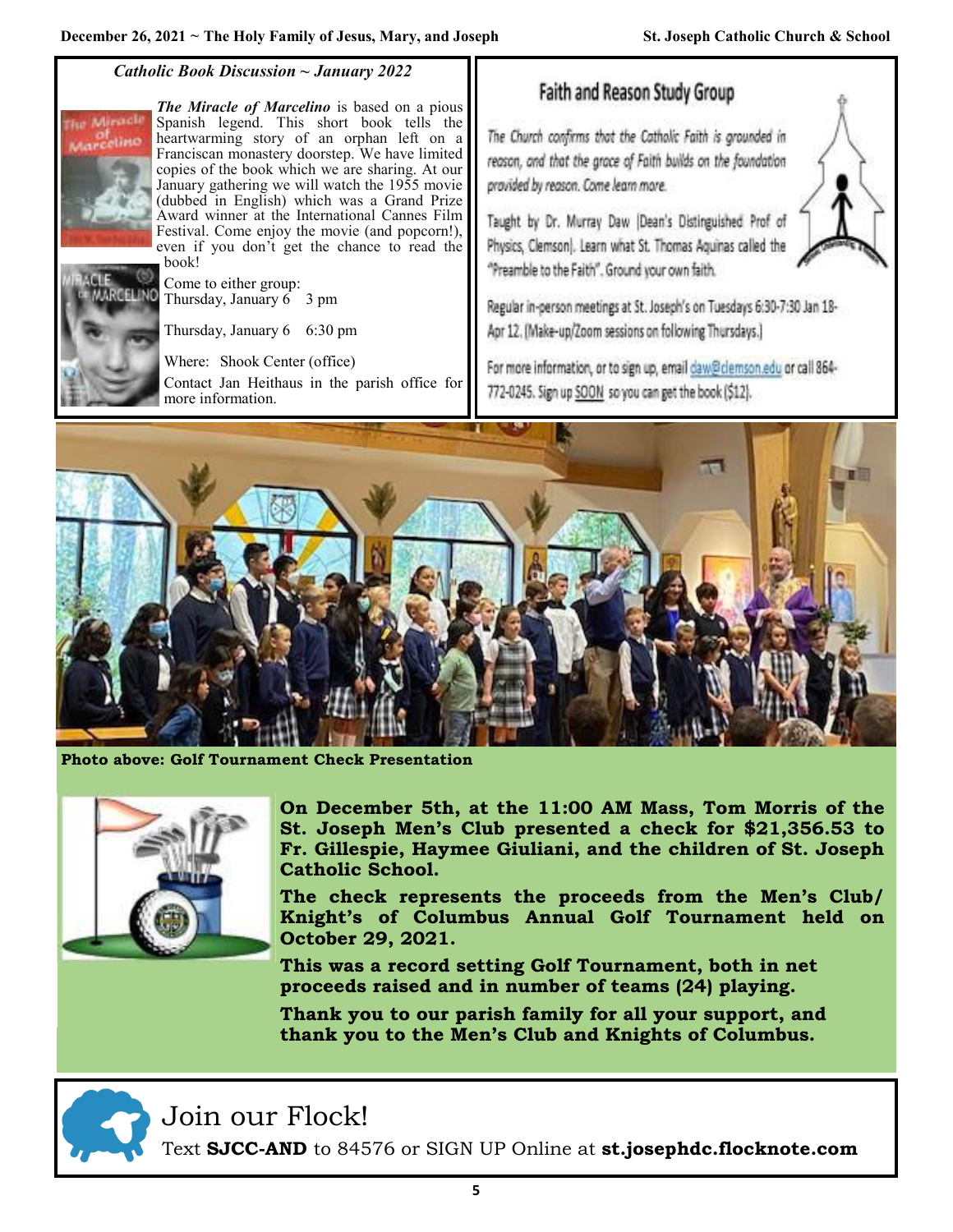

**6**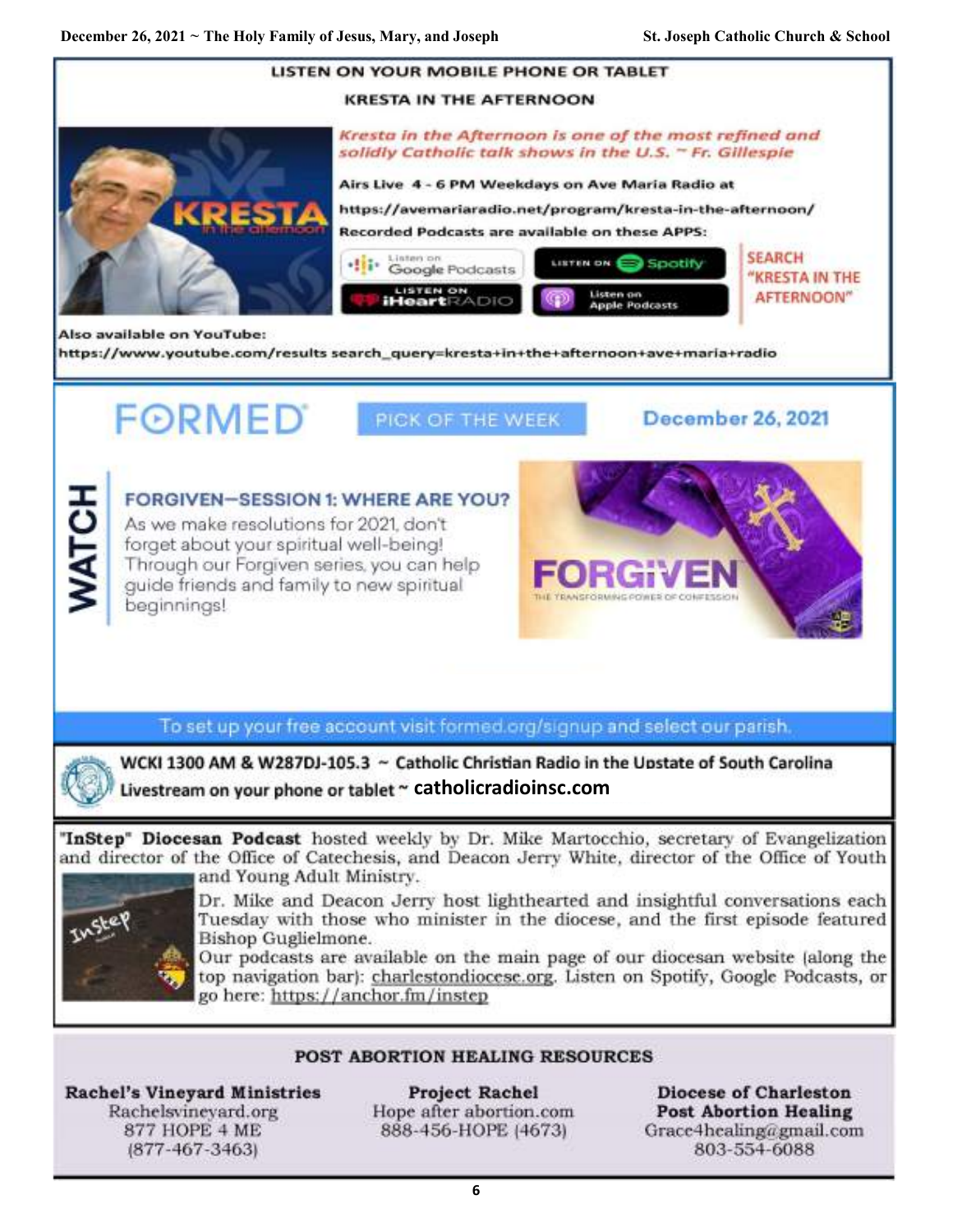**St. Joseph Catholic School 1200 Cornelia Road, Anderson SC 29621 864-760-1619 ~ [www.sjccs.net](http://www.sjccs.net) ~ M/F 9:00 AM to 3:30 PM**



# **Feast of the Holy Family**

**Although major feast days are dedicated to each member of the Holy Family - Jesus, Mary and Joseph, the Feast of the Holy Family commemorates their life together, and the celebration focuses on religious family life.**



Be a part of our school family. Please visit www.sjccs.net for information about St. Joseph Catholic School. Call 864-760-1619 to schedule a tour! Enrolling for 2022-2023 school year starting soon!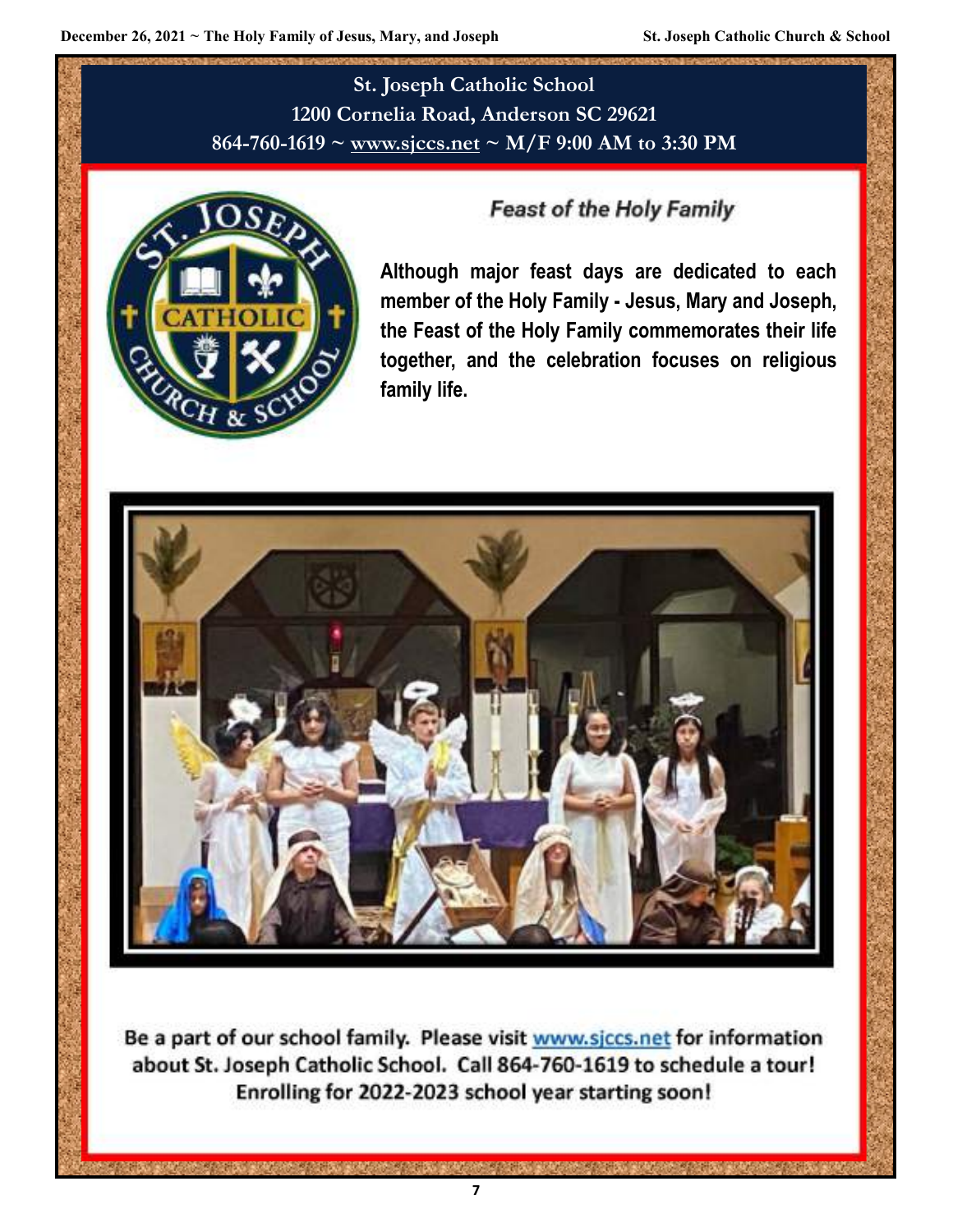



*In Memory of*...<br>Carl & Cleo Angoli rb Marilyn Angoli<br>George O'Brien<br>Patrick O'Brien Patrick Or Dren<br>Christopher Cox<br>Kelley M. O'Brien th Catherine O'Brien<br>Joe & Lucille Jones **Mary Lou Ferguson**<br>Carmel Jones Carmel Jones<br>Cenar & Kathleen Kelley<br>Bill & Coco Miller th Robert & Joyce Jones<br>Bill & Coco Miller th Robert & Joyce Jones<br>Marry & Aurelia Bendig<br>Chando & Rilanche Vigil<br>Chris & Al Strep<br>Walter Bogus<br>Walter Bogus<br>Robert Jo Kimsey Ashley<br>Martha Ashley **Sall Hughes**<br>Jean Hughes rb Steven & Kimley Hughes<br>Ron Romano<br>Nick Romano<br>John Doulayeris<br>John Doulayeris Sophia Doulaveris rb Mr. & Mrs. John Romano<br>Jim Schulien rb James & Stephanie Barr Robert Zakrzwski<br>Monica Zakrzwski Nuones Zakrzwaki<br>Lentha & Tom Thompson<br>Earl & Virginia Thomas<br>Earl & Virginia Thomas<br>Charles & Margaret Norveking Cardenas<br>Karima Cazarin & Marianne Cardenas<br>John & Charlotte Bell & the Bell Family Margaret Lyerly<br>Sponcer Lyerly<br>Walter Riddle watter Bostone<br>Ann Gardner th Richard Lycrly<br>Mr. & Mrs. V.L. Steadman<br>Mr. & Mrs. Ed Weathers rb Mr. & Mrs. Mickey Steadman **Duncan Greene** James Johns Grace Johns rb Deacon Chet & Mrs. Ann Johns Anna Peckat<br>Janet Carothers Susan Jacobs rb Mr. & Mrs. Ray Carothers<br>Irom DeLone Smith **Catherine Smith**<br>Sean Briggs Search Reiggs ab Beatrice Briggs<br>Patrick Briggs ab Beatrice Briggs<br>Larry & Donna Holmer rb Mr. & Mrs. Larry Holmer<br>Eugene Dobek William Viallano rb Kenneth & Diane Yuravich Vention Vietnam in Lemisux rb Tom & Susan Lemisus<br>Edward F. Kohlmayer<br>Ed M. Kohlmayer rb Kathleen Kohlmayer<br>Ed M. Kohlmayer rb Kathleen Kohlmayer<br>Gerald & Besty Reflect rb Barbara Stubblefield<br>Rene & Rose Zaccaria<br>Nevin & Neva & Frances Claybourne eb Steve & Helen Cla<br>Allan Legaspi<br>Florencia Legaspi<br>Charles Williams, Sr.<br>Charles Williams, Sr.<br>Mornal M. Williams, Sr.<br>Jasa M. Coles rb Darrin Coles<br>Leon Hvers Joann Campana<br>
Leon Hyers<br>
John & Josephine Kaiser rb Mr. & Mrs, David De Groot<br>
Rose Ann Johnson<br>
Carmela Price e ib Vincent Price<br>
Carmela Price e ib Vincent Price<br>
Eleanor & Frank Lombardo<br>
Jerry & Hazel O'Connor rb Mr. Lillie Martin<br>James Martin<br>John Martin<br>Sam Martin Bessie Saeller rb Mr. & Mrs. Charles Williams<br>Patricia Haughey<br>Sandy & Patty Kenney Sunny os Franty Kommey<br>Alice Jean Rorer's Family rb Alice Jean Rorer<br>Jeffrey Krumm rb Richard & Rosario Krumm<br>Mary Jo Schawe rb Brenda Thompson<br>Frank & Irene Gerlach rb Jessica Paugh Johnson **Olga Pintado** Holy Souls in Purgatory rb Cary Infante

In Mer *In Memory of*...<br>Karen E. Tamburro Souls in Purgatory th Angelo S. Tamburo<br>Graham Holmes ib Jeannane Holmes<br>Richard Coleman th Joe & Carol Bosacci Margaret Halbig rb Mr. & Mrs. Walter Halbig<br>Joe Razmus Jose Kazmus<br>Bill Airey to Jean Razmus<br>John Jourdan ro Pat Jourdan<br>Miltann & Teresu Trentecosta<br>Marceline Strickland to Mr. & Mrs. John Strickland<br>Frank Surdyka, Jr. Elizabeth Surdyka<br>Regina Jackiewicz rb Dolores Surdyka<br>Bob Graffen<br>Angela MeCarragher rb Jerry & Pennye Rose Angela Met arragner to Jerry & Femaye Rose<br>Bernard Mitchell<br>Margaret Mitchell rb Jamas & Judith Mitchell<br>Walter & Phyllis Brodack<br>Douglas & Teresa Wilson<br>Lagos Bech<br>Lagos Bech Maria Jeger<br>Maria Blezer eren C. Francz Mrs. Anna Francz<br>Mr. John Francz<br>Mr. Zoltan Francz Emi Tar Laszlo Tar rb Mr. & Mrs. Laszlo Prancz<br>Ian Miskelley<br>Sr. Shawn Bernard Daniel<br>Herb Daniel rb Ron & Nancy Miskalley Gene Baur<br>Christie Powers rb Mr. & Mrs. Teny Hill **Tricia Trutwin<br>Bertha Fowler** Lee Davis rb the Davis Family<br>Ron Cartlidge Sue Stein sue secu<br>Chifford & Madeline Cartlidge<br>William & Charlotte Stein ro Elizabeth Cartlidge<br>Mariene Ventura ro Sebastian Ventura Erv Henderson eb Alice Henderson<br>Benito Sto. Domingo Abella Rita Ramos Abella<br>Teresita Abella Desiderio John Richard Stein rb Ester Stein

ary of De d Members of ... *In Monory of Deceased Members of ...*<br>The Bonacci Family<br>The Chabot Family rb Joseph & Carol Bonacci The Chabot Family rb Joseph & Carol Bonacci<br>The Coles Family<br>The Mish Pamily<br>The Shanger Family<br>The Shanger Family rb Mr. & Mrs. Dominic Mish<br>The Singler Family rb Darrin Coles<br>The Surton Family rb Mr. & Mrs. John Sutton<br>T The Tamburro Family<br>The Leggieri Family rb Angelo S. Tamburro<br>The Steadman Family<br>The Weathers Family<br>th Mr. & Mrs. Mickey Steadman<br>th Mr. & Mrs. Mickey Steadman **En Zómor of ...**<br>Fr. Gillespie rb Cary Infante<br>Barbara Stubblefield rb Michael &Michele Reffett<br>Beltany Cleveland rb Mr. & Mrs. Terry Hill<br>Vicente Legençi rb Charles & Elenita Williams<br>Chris Fanning<br>Anna Fanning<br>Brundon F

Lindated 2021 12 20 dat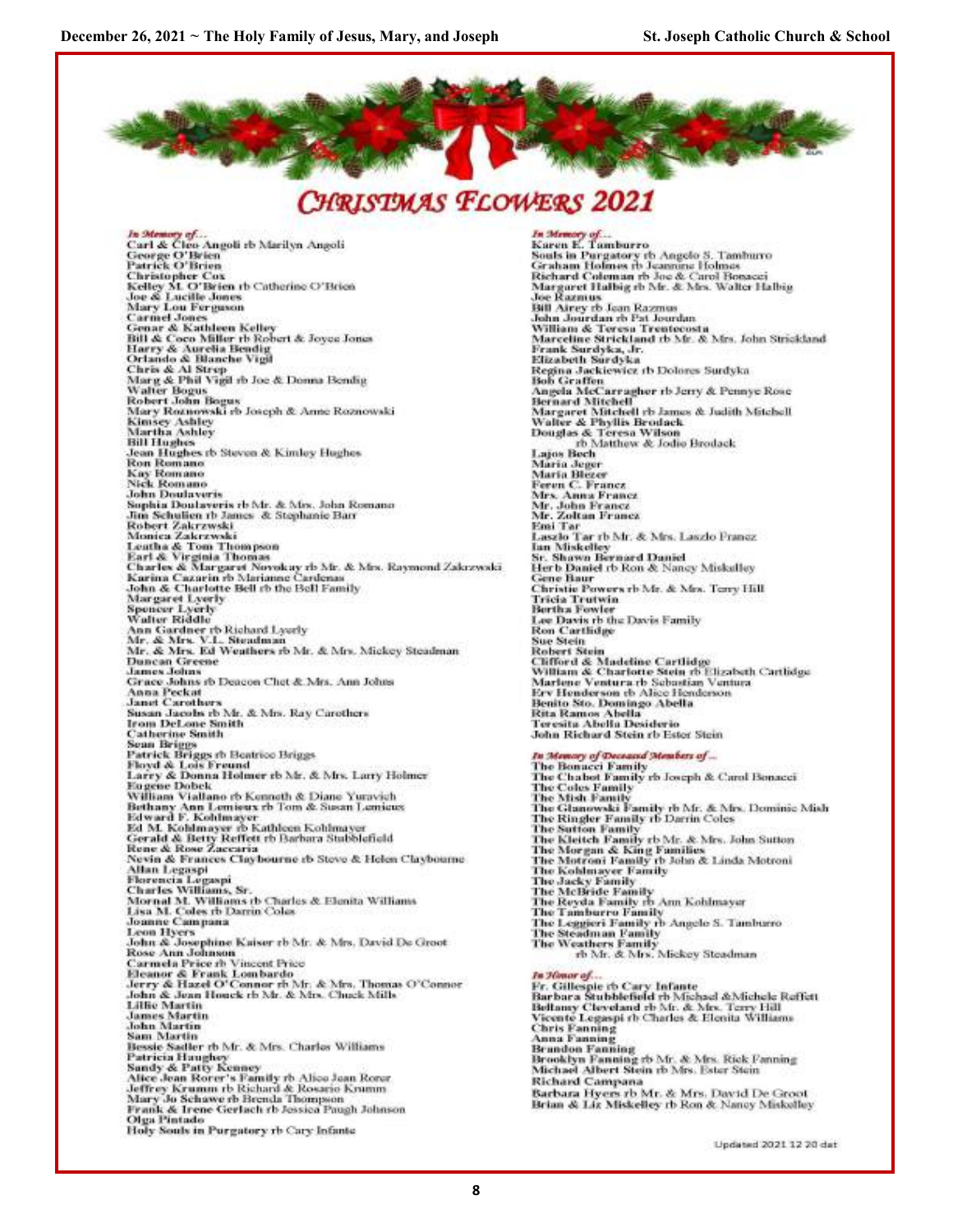

# Proclaiming the fullness of the Gospel of Jesus Christ in the Holy Catholic Church

The Veritas Catholic Information Center would like to update you on recent activities of the VCIC and the exciting progress we are making. We would also like to thank you for your encouragement and ask for your continued support as we work together to establish a lay-driven Catholic center in downtown Greenville.

# Inaugural Event with Bishop Guglielmone

If you attended our inaugural event on August 26 at the Poinsett Club, you were inspired by the Bishop's clarion call for authentic Catholic evangelism in an age desperately in need of a saving faith. And as Father Newman and Joseph Pearce eloquently proclaimed, that call will be answered most effectively through an emphasis on the eternal Truth and Beauty of the Gospel of Jesus Christ.



Inaugural Event, Poinsett Club, Greenville

# Publicity

The VCIC has recently been recognized and applauded in several publications, including the Catholic Miscellany of the Charleston Diocese and, in an article by Advisory Board member Kathy Schiffer, the National Catholic Register. On October 19, Board Chairman Jordan Roberts was interviewed on Catholic Radio by nationally-known Catholic personality Al Kresta. The article and interview are posted on the web site.

# **Web-Site Development**

The VCIC has partnered with ShoesOptional of Greenville to develop a professionally-designed web site, www.catholic.center.. The site is accessible from the domain name of catholic.center. The web-site, currently in its initial stages, will eventually provide the VCIC with a robust on-line presence as well as a state-of-the-art vehicle for information and evangelization.0

So shall my word be, which shall go forth from my mouth: it shall not return to me void Isaiah 55:11

www.catholic.center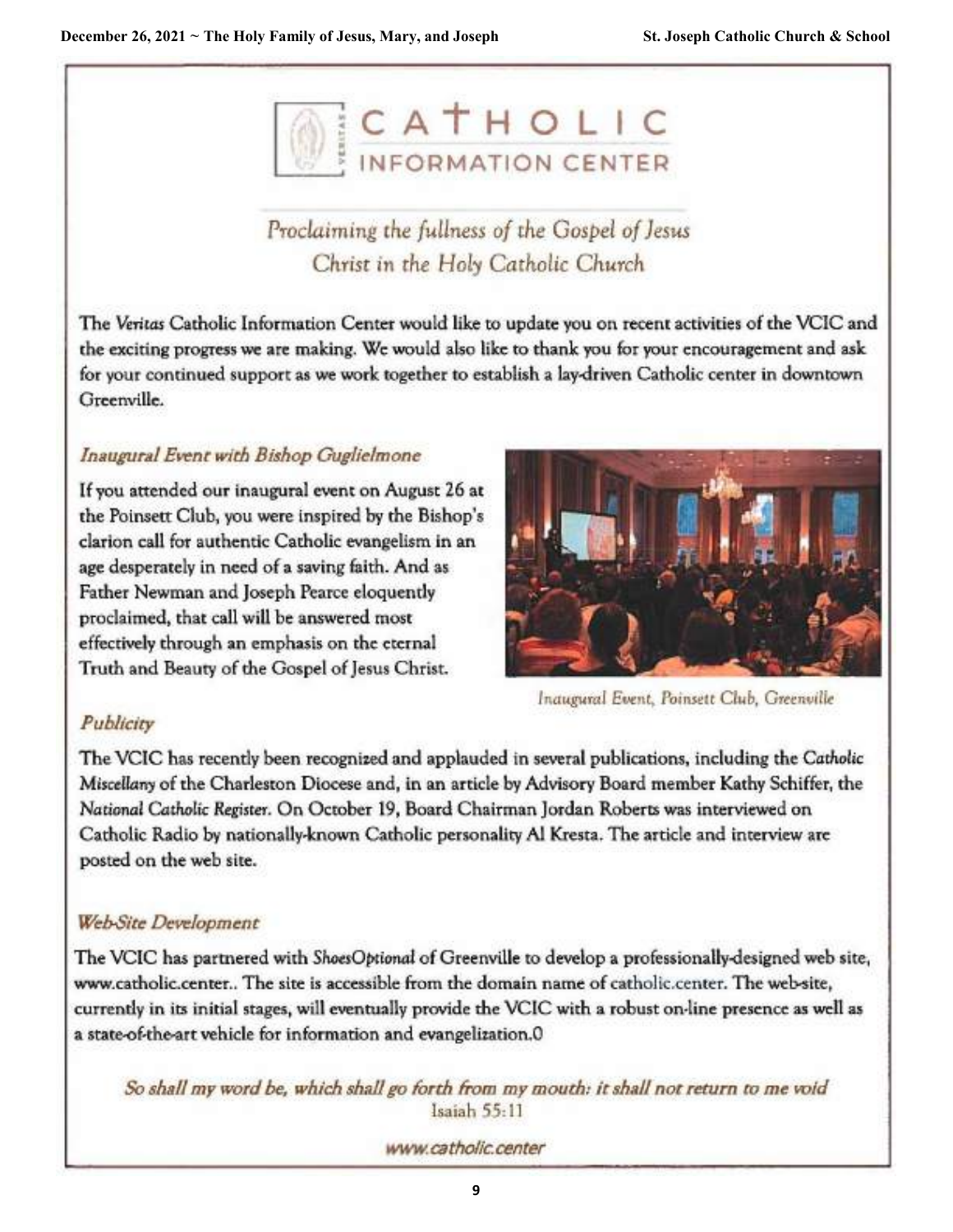

Proclaiming the beauty, truth, and fullness of the Catholic faith to fulfill Christ's Great Commission to "Go and make disciples of all nations."

## Fundraising

The VCIC is actively soliciting donations as we work toward the goal of securing and furnishing an attractive physical presence in the downtown area. Your financial support is appreciated.

The VCIC is formally incorporated as a non-profit corporation under the laws of the state of South Carolina. The Board of Directors has completed and submitted the required application to the IRS to obtain federal taxexempt 501(c)(3) status. We expect successful notification sometime during the first quarter of 2022.

The Board of Directors has also negotiated a fiscal sponsorship agreement with the Knights of Columbus, which enables donors to immediately deduct contributions to the VCIC. This agreement will be terminated when the CIC receives official 501(c)(3) status. This agreement can be accessed through the VCIC website, catholic.center.



Veritas CIC is managed and directed by lay persons in full communion with the Catholic Church. CIC Board Of Directors Jordan Roberts, Chairman Robert Poppleton, Vice Chairman Tony Owens, Secretary Linda Cowart, Treasurer **Bill Coffey Tom Epting** 

**Thierry Wersinger** 

### **How to Donate**

- Electronic Scan the QR code to make a tax deductible gift through the Knights of Columbus portal.
- \* Paper Complete the Knights of Columbus Donation Agreement form
	- \* Account Name: Veritas Catholic Information Center
	- \* Account ID: 13842

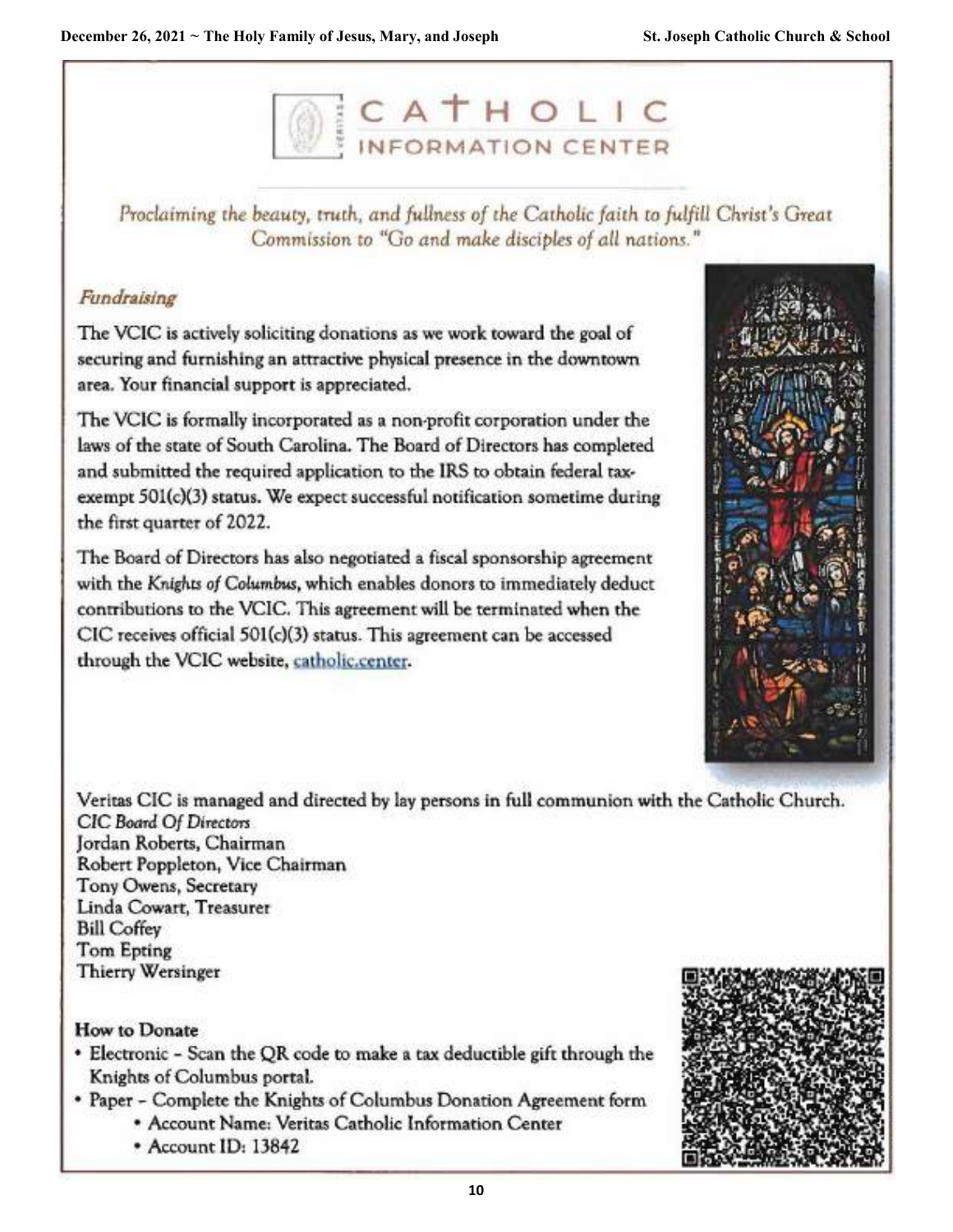#### **Tornado Relief Special Collection**

Bishop Guglielmone has authorized and encourages each parish to take up a second collection to assist those affected by the tornado systems in the Midwest.

St. Joseph parish will take up a special collection the weekend of January 2nd and will accept contributions in the office through Thursday, January 6th.

While we mourn those who have lost their lives in this natural disaster, we must also join in prayer and action as a Catholic community. Let us show our faith by sharing what we can.

Please use the Purple Special Collection Envelopes available in the back of the church to make your donation. If giving by check please indicate Tornado Relief on the memo line.



# **real** life OΝ **FEBRUARY 23, 2022 LET'S REBOOT!**

# With internationally renowned speaker and author, **CHRIS STEFANICK**

REBOOT! is the fun, inspiring and practical experience of applying the beauty and genius of the heart of the Gospel to every aspect of your life. From prayer and spirituality, to work, dating, marriage, parenting, health and more! There is no part of your life that will be left untouched!

St. Mary Magdalene Catholic Church 2252 Woodruff Rd, Simpsonville, SC 29681 WEDNESDAY, FEB 23, 2022, 7:00 - 9:30PM

Cost:

\$30 each (groups of 4+) \$39 individual tix



Register online: RealLifeCatholic.com  $-$  or  $-$ 

Contact Kristin Johnson at kristinj@smmcc.org or 864-288-4884 ext 4237

### **DO NOT MISS**

THE OPPORTUNITY TO GAIN INSIGHT INTO LIVING LIFE MORE FULLY! THE LIFE GOD HAS CREATED FOR YOU!

- REAL LIFE CATHOLIC -

6160 South Syracuse Way, Suite 8225, Greenwood Village, CO 81111 - www.RealLifeCatholic.com - Phone: 330.732.5228